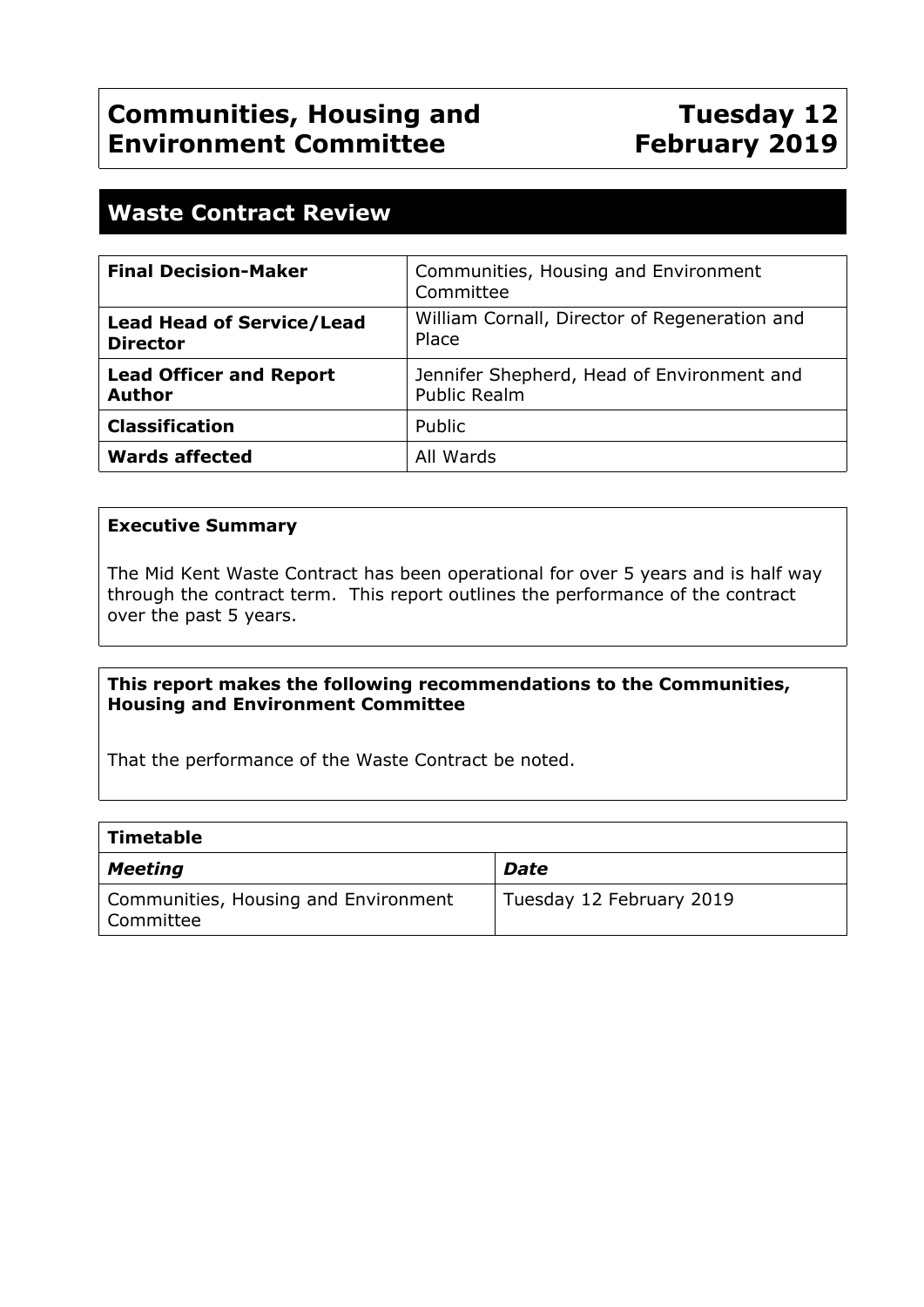# **Waste Contract Review**

#### **1. INTRODUCTION AND BACKGROUND**

- 1.1 In 2013, the Council entered into partnership with Ashford and Swale Borough Councils as well as Kent County Council to let a 10 year contract for the collection of household waste and for some street cleansing services to Biffa Municipal Ltd.
- 1.2 This contract delivers all of Maidstone's frontline waste collection services including:
	- Refuse collection (£1 million)
	- Mixed recycling collection (£900k)
	- Food waste (£500k)
	- Garden waste (£300k)
	- Bulky waste (£100k)
	- Clinical waste (£10k)
	- Textiles and WEEE (waste electrical and electronic equipment)

The approximate cost is shown against each service.

- 1.3 The Mid Kent Waste Contract has delivered over £1million in savings per year for Maidstone with the cost of the service falling to around £34 per household. The contract currently costs the Council £2.8 million per year which is funded from Council Tax, support from Kent County Council and external income such as garden waste subscriptions.
- 1.4 Across Mid Kent the contract carries out almost 21 million collections every year, with 8 million of those in Maidstone collecting over 300,000 tonnes of waste. Over 99% of these collections are carried out successfully.
- 1.5 Since the start of the contract, Maidstone's garden subscriptions have also increased significantly from 16,390 to 23,915, which is 34% of households within the Borough. This has generated a 45% increase in garden waste recycling across the Borough since 2012.
- 1.6 The vast majority of the waste collected remains in Kent, with refuse sent for energy recovery in Allington, garden and food waste going to Blaise Farm, Kings Hill. The mixed recycling is sent to Crayford for separation before being sent to reprocessors in this country, Europe and Asia. As shown in Graph 1 only 14.5% of Maidstone's waste is sent out of the Country.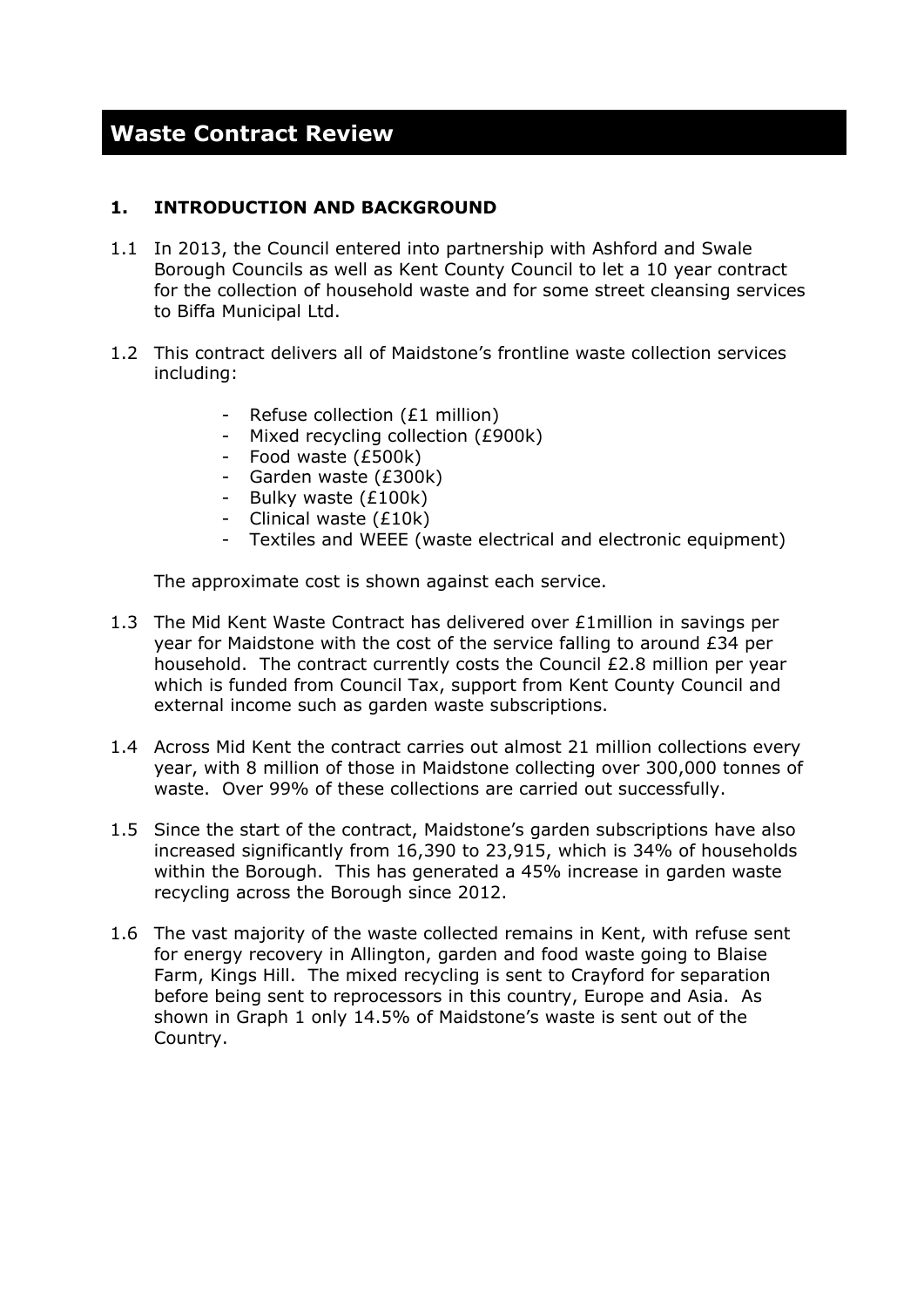

**Geographical Destinations** 

Graph 1: End destination of Maidstone's waste

#### **Contract Performance**

- 1.7 Contract performance is monitored monthly and is reviewed through the contract's Partnership Board. This Board consists of senior management at Ashford, Maidstone and Swale Borough Councils, Kent County Council, the Kent Resource Partnership and Biffa Municipal. Whilst there have undoubtedly been service failures over the past 5 years, overall the contract has achieved its original objectives:
	- To achieve the Boroughs' savings targets
	- To increase recycling performance
	- To provide a consistent service across Mid Kent
- 1.8 Missed collections remain the key measure of the performance of the contract and although they continue to be higher than the target of 30 per 100,000, in Maidstone only 3,140 collections out of the 8 million carried out were missed last year.



Graph 2: Total number of missed collections per service over the contract term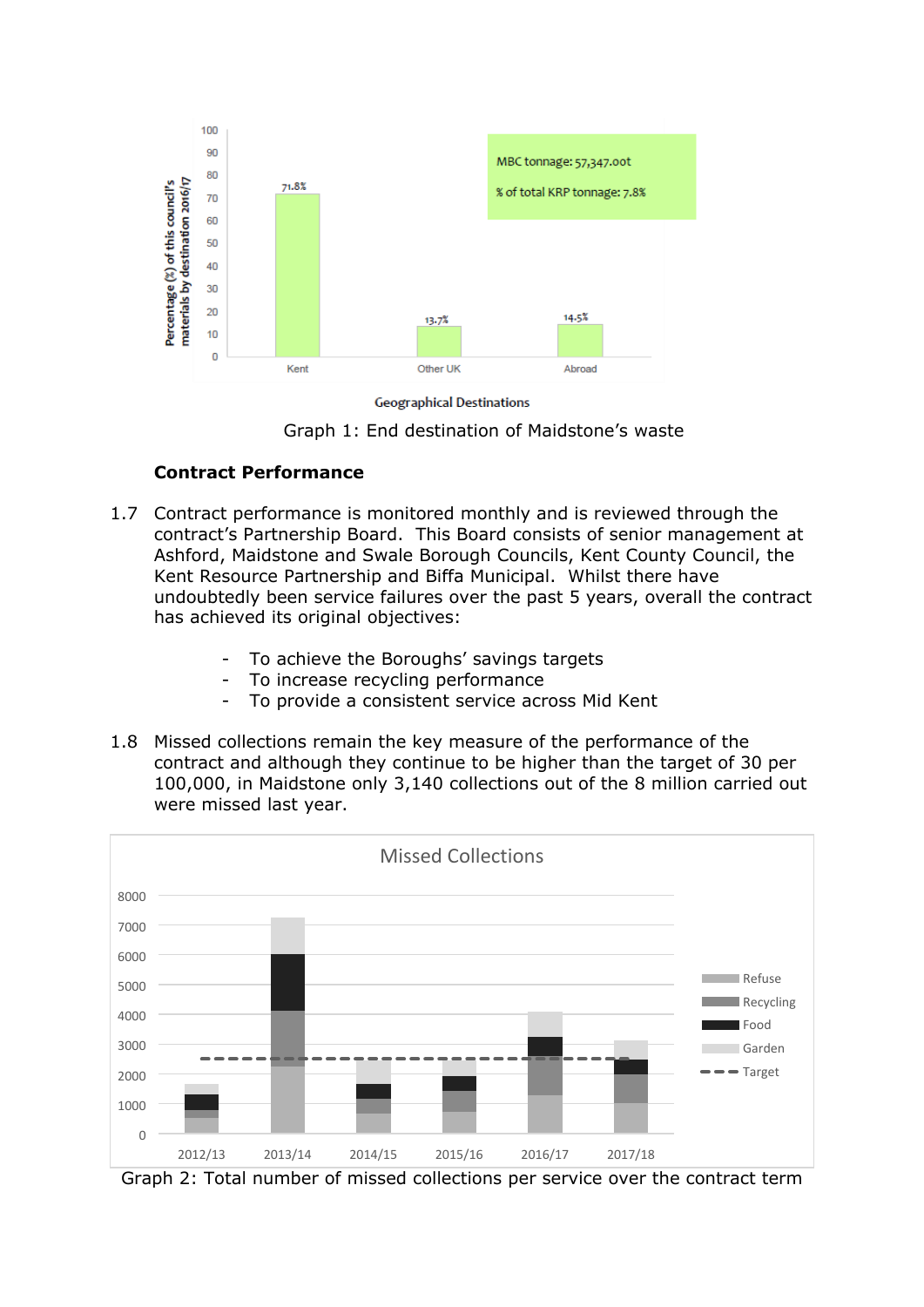1.9 Graph 2 above shows the number and type of missed bins since 2012. There was a significant peak in 2013/14 which can be attributed to the complete rerouting of the collection rounds. This took some time to embed whilst the collection crews got used to their new routes particularly in the rural areas. Missed collections are the primary KPI for the service and contract and therefore are monitored through the Partnership Board. The peaks in missed collections over the last couple of years generally relate to vehicle reliability issues which have been escalated through Biffa's senior management team and their third party maintenance provider. Biffa have invested in a number of new and additional vehicles to support the frontline fleet and missed bin figures have continued to fall.



Graph 3: The number of missed collections per 100,000 collections made, shown per service

- 1.10 When presented as missed collections per 100,000 (Graph 3), it is evident that there has continued to be a disproportionate number of missed garden bins compared to the number of properties serviced. Prior to 2013, residents had the option to purchase compostable bags from local retailers and therefore the collection crews had to visit every property. However since the bags were discontinued, the crews only visit properties subscribed to the service.
- 1.11 The level of garden subscriptions has continued to exceed expectations with over 33% of households now subscribing to the service, as shown in Graph 4. This is thought to be one of the highest uptakes for a chargeable scheme in the country. The graph below shows the rise in subscriptions over the contract period.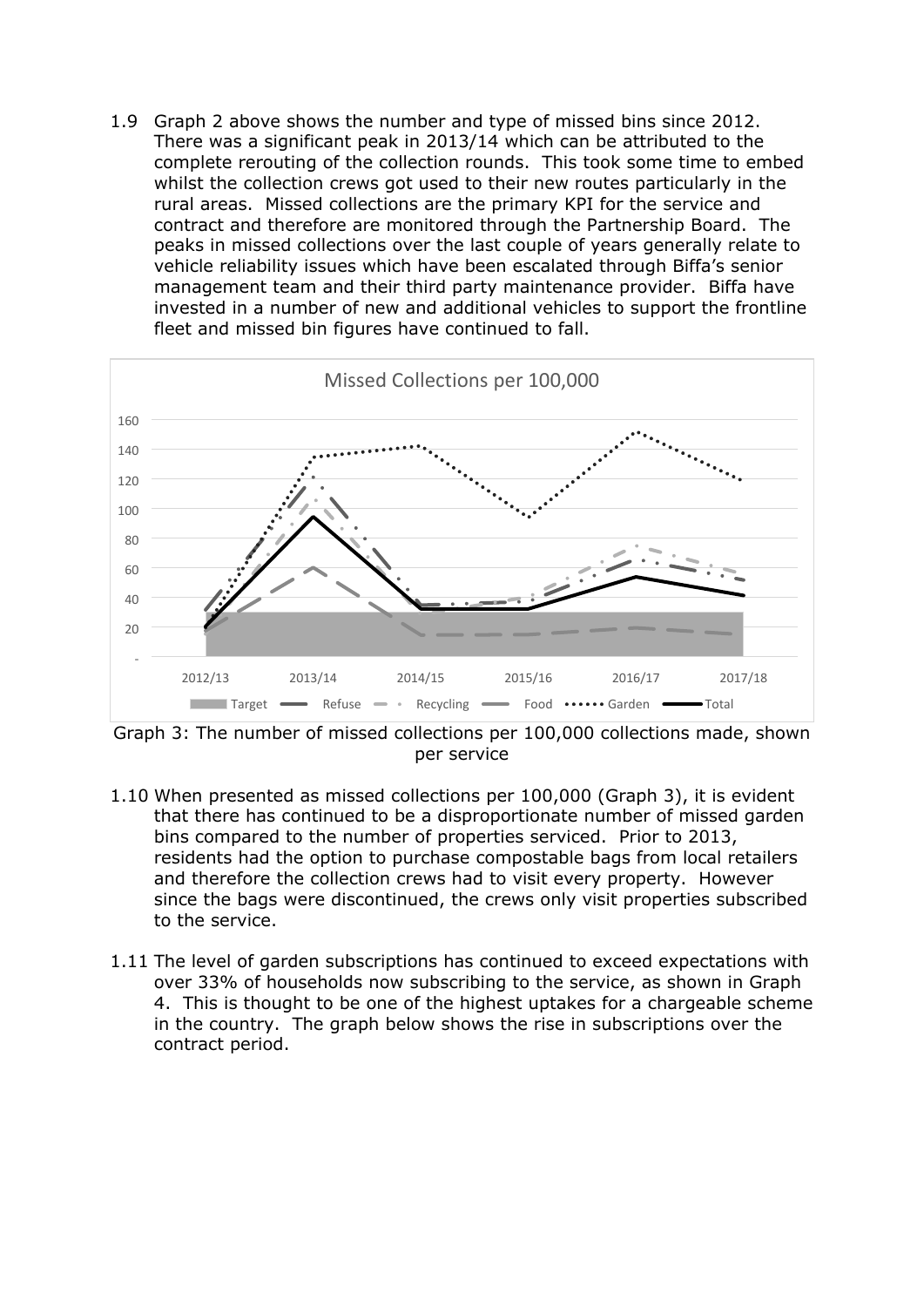

1.12 Recycling performance is also an indicator of the success of the contract and although Ashford's performance has eclipsed Maidstone's, the Borough has achieved the national target and has defied the national trend of falling recycling rates (Graph 5).



Graph 5: Tonnage of waste and recycling collected over the contract term and the resultant recycling rate

1.13 Overall total waste arisings have increased over the contract period (Graph 6) and can be linked to the economic climate and increased consumer confidence. Non-recyclable waste levels have continued to fall as more waste is diverted to recycling (Graph 7).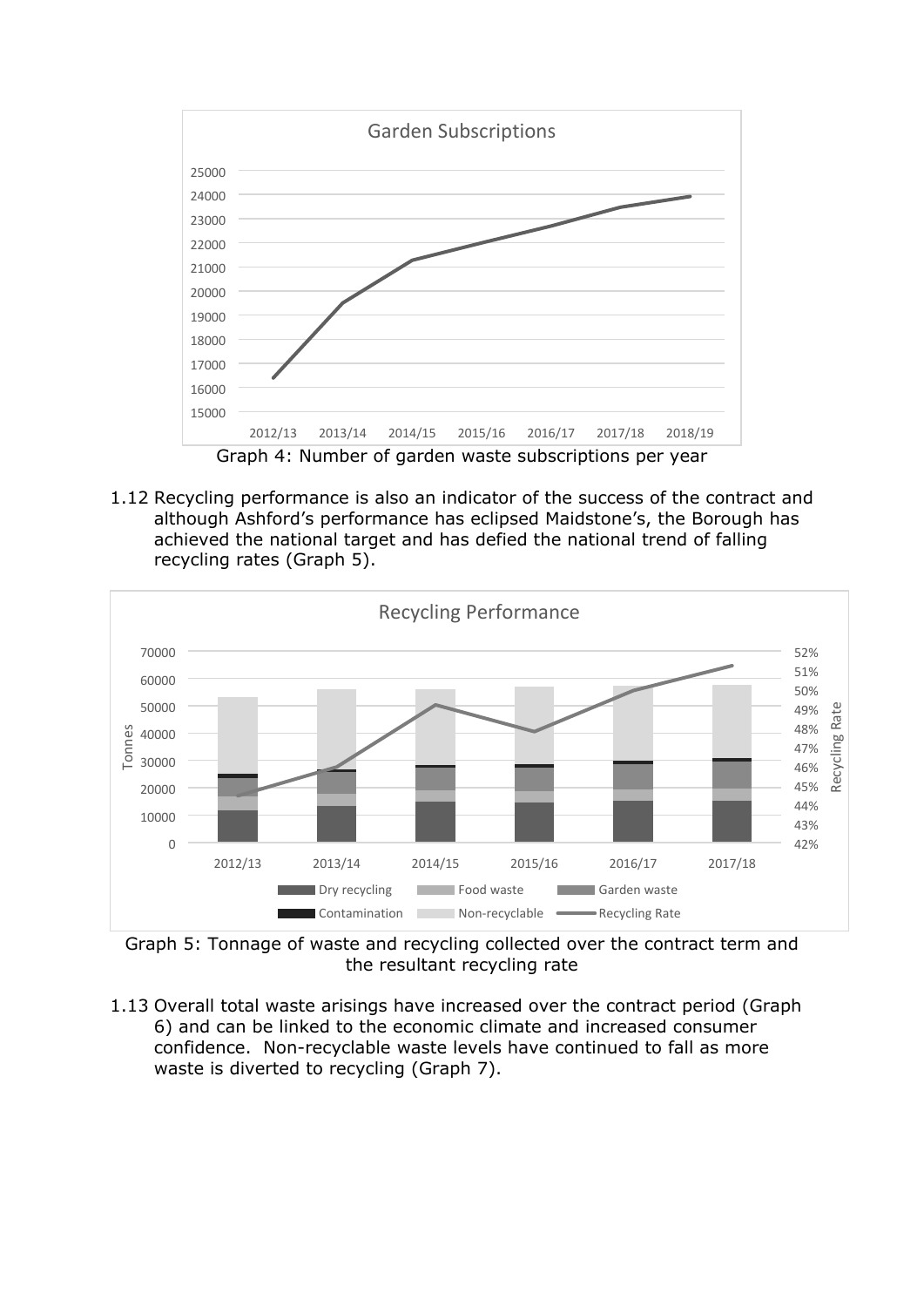

Graph 6: Total waste collected



Graph 7: Tonnes of non-recyclable waste collected

1.14 A review of the waste partnerships carried out in 2017 on behalf of the Kent Resource Partnership identified that compared with the original modelling for the contract, performance has been lower than expected. It was anticipated that Maidstone could achieve a recycling rate of 54.6% however to date has not been about to achieve this. This is predominately attributed to the increase in contamination of the recycling (Graph 8).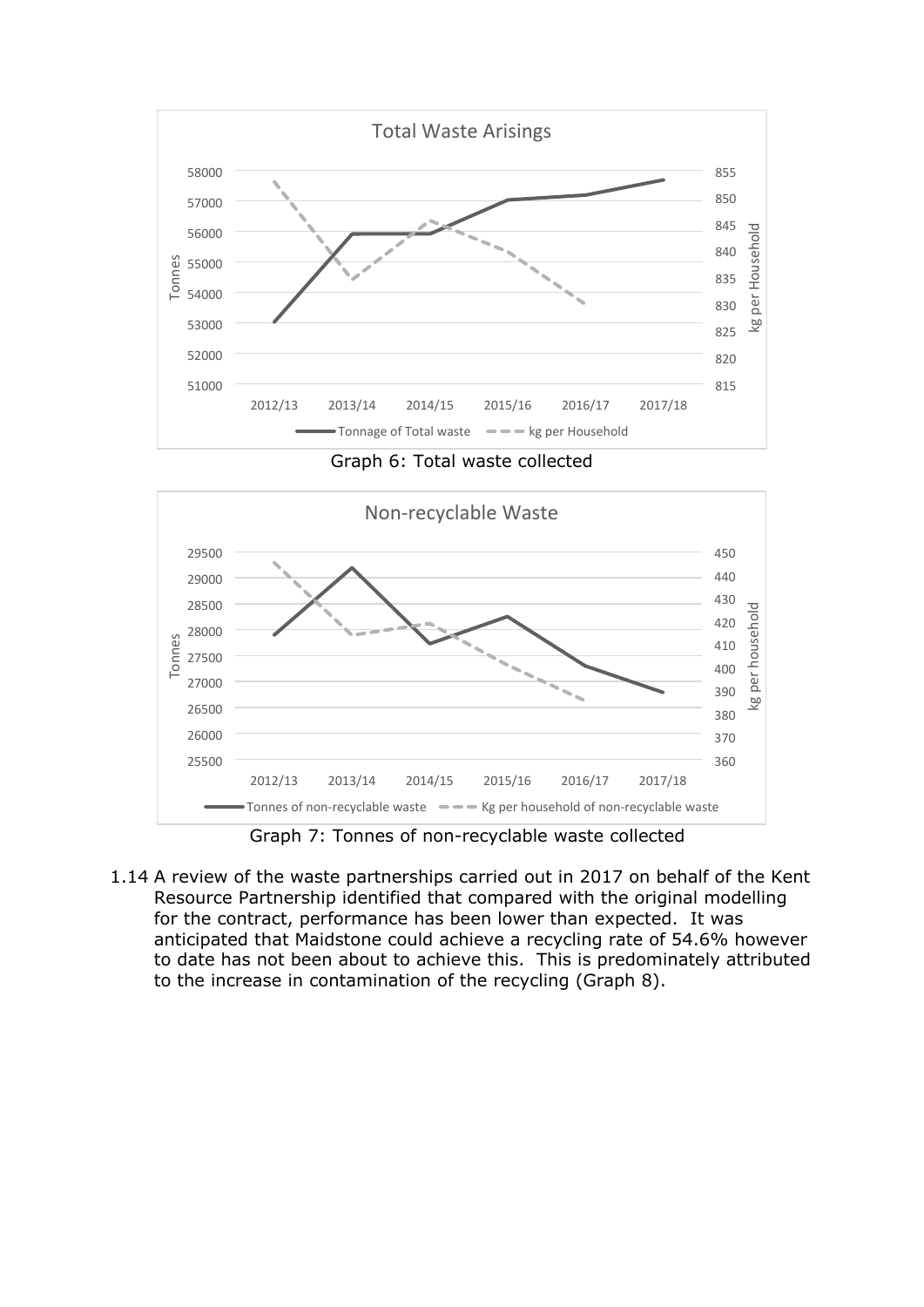

Graph 8: Amount of contamination (non-recyclable waste) collected in the recycling bins

- 1.15 The higher contamination rate is likely to be due to a number of reasons:
	- Stricter regulations for MRF (material recycling facility) operations
	- Changes to MRF specification
	- Confusion over textile collections
	- Misuse of the recycling service
	- Crew oversight
- 1.16 The contamination levels are fairly consistent across Mid Kent and are also comparable with East Kent districts. It is a common issue which is regularly discussed through the Kent Resource Partnership and a Kent-wide communications group are working on initiative to target and reduce contamination.
- 1.17 Appendix A provides further information about the composition of the recycling including the objectionable and prohibitive materials collected.
- 1.18 This issue of contamination is addressed through the Annual Action Plan and the regular meetings with Biffa and Kent County Council. A number of actions have been identified including reviewing the separate textile collections as textiles remain a significant contributor to the contamination of the recycling bins.
- 1.19 Financially, the contract is still performing well from Maidstone's perspective, although additional costs to process the mixed recycling at Allington have resulted in no additional savings being generated. There is an annual pricing review for the contract which takes into account property and service growth as well as indexation. The Mid Kent Contract applies a basket of indices to the annual price which includes average earnings, diesel and CPI. Over the course of the 5 years, there have been 3 years of positive indexation and 2 years of negative indexation.

## **2. AVAILABLE OPTIONS**

2.1 This report is for information only.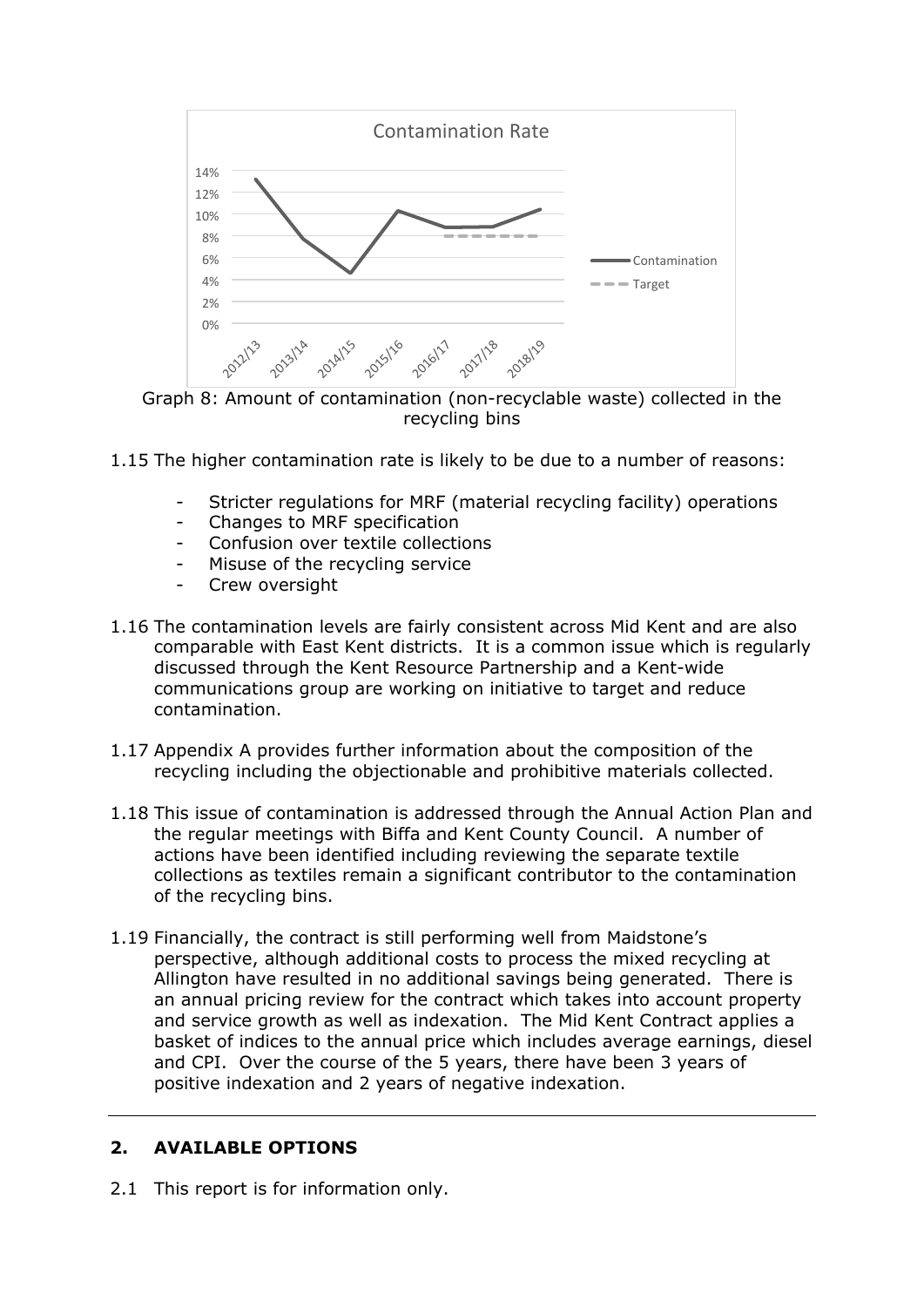### **3. RISK**

- 3.1 This report is presented for information only and has no risk management implications.
- 3.2 However it is important to highlight that there is a significant risk of increased contract costs at the end of the contract term. This is captured within the Service's risk register and is not specifically related to this report.

### **4. CONSULTATION RESULTS AND PREVIOUS COMMITTEE FEEDBACK**

- 4.1 Public satisfaction with the refuse and recycling services remains high and the Committee have previously recognised the good performance of the service.
- 4.2 Prior to the procurement of a new contract in 2023, analysis of the Borough's waste composition and a public consultation will be carried out to determine the most appropriate service provision for the future.

#### **5. NEXT STEPS: COMMUNICATION AND IMPLEMENTATION OF THE DECISION**

- 5.1 The contract term is for another 5 years until October 2023. In the next 12 months work is due to start with the Partner Authorities to identify the options for the procurement of the next contract. It is anticipated that the procurement process for this will start in 2021.
- 5.2 Promotion of the recycling services will continue to maintain and improve the Borough's recycling rate and reduce contamination levels.

| <b>Issue</b>                                    | <b>Implications</b>                                                                                                                     | Sign-off                                      |
|-------------------------------------------------|-----------------------------------------------------------------------------------------------------------------------------------------|-----------------------------------------------|
| <b>Impact on Corporate</b><br><b>Priorities</b> | The delivery of the Waste<br><b>Collection Contract supports</b><br>the Council's priority for a<br>"Clean, Green and Safe<br>Borough". | Head of<br>Environment<br>and Public<br>Realm |
| <b>Risk Management</b>                          | This report is presented for<br>information only and has no<br>risk management implications.                                            | Head of<br>Environment<br>and Public<br>Realm |
| <b>Financial</b>                                | The proposals set out in the<br>recommendation are all within<br>already approved budgetary                                             | Paul Holland,<br>Senior Finance<br>Manager    |

#### **6. CROSS-CUTTING ISSUES AND IMPLICATIONS**